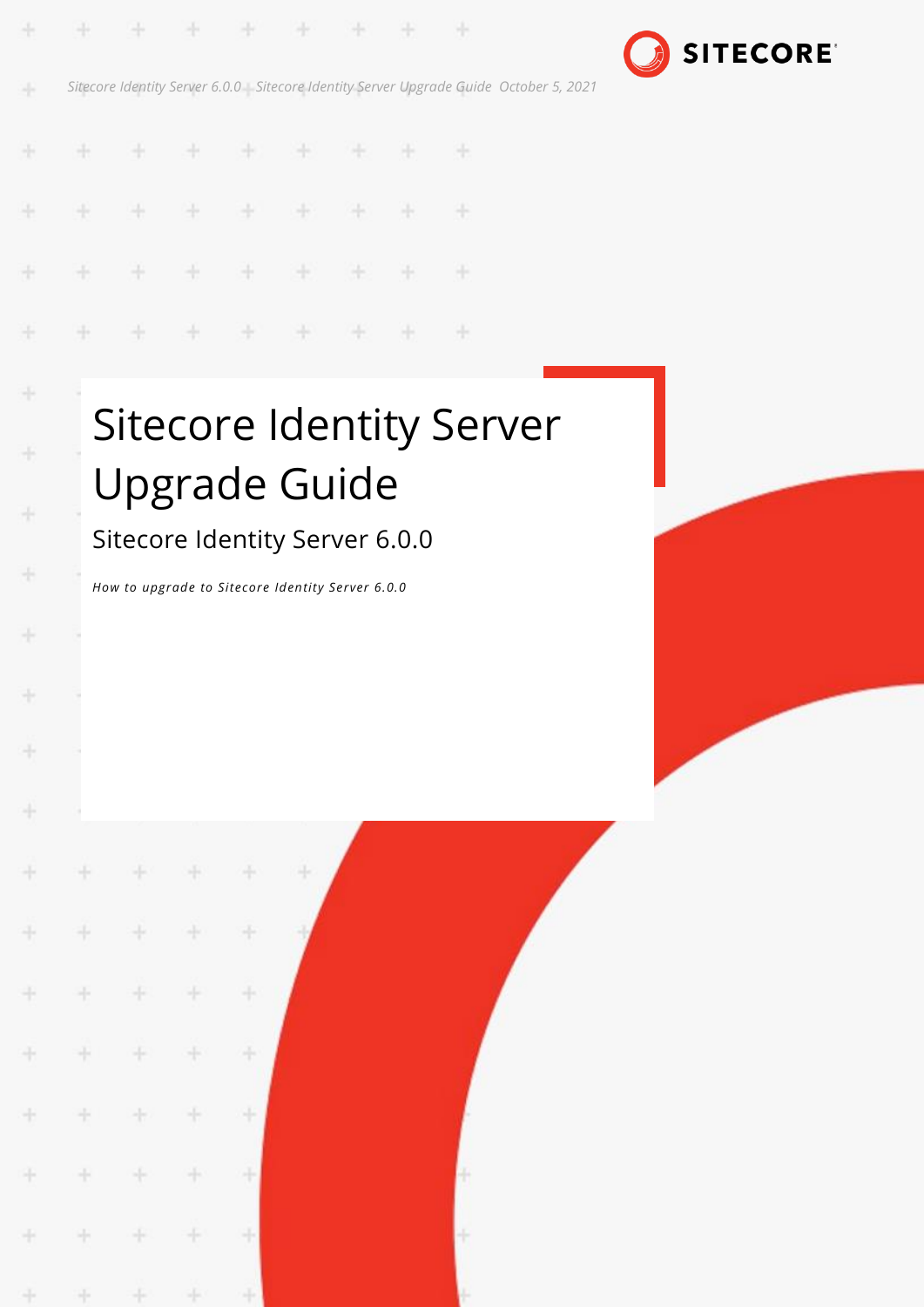

# **Table of Contents**

| 1.1           |  |
|---------------|--|
| 1.1.1         |  |
| 1.1.2         |  |
| 1.1.3         |  |
| $1.2^{\circ}$ |  |
| 1.2.1         |  |
| 1.2.2         |  |
| 1.3           |  |
| 1.4           |  |
| 1.4.1         |  |
|               |  |
| $1.5^{\circ}$ |  |
| 1.5.1         |  |
|               |  |
| 1.5.3         |  |

Sitecore® is a registered trademark. All other brand and product names are the property of their respective holders. The contents of this document are the property of Sitecore. Copyright © 2001-2021 Sitecore. All rights reserved.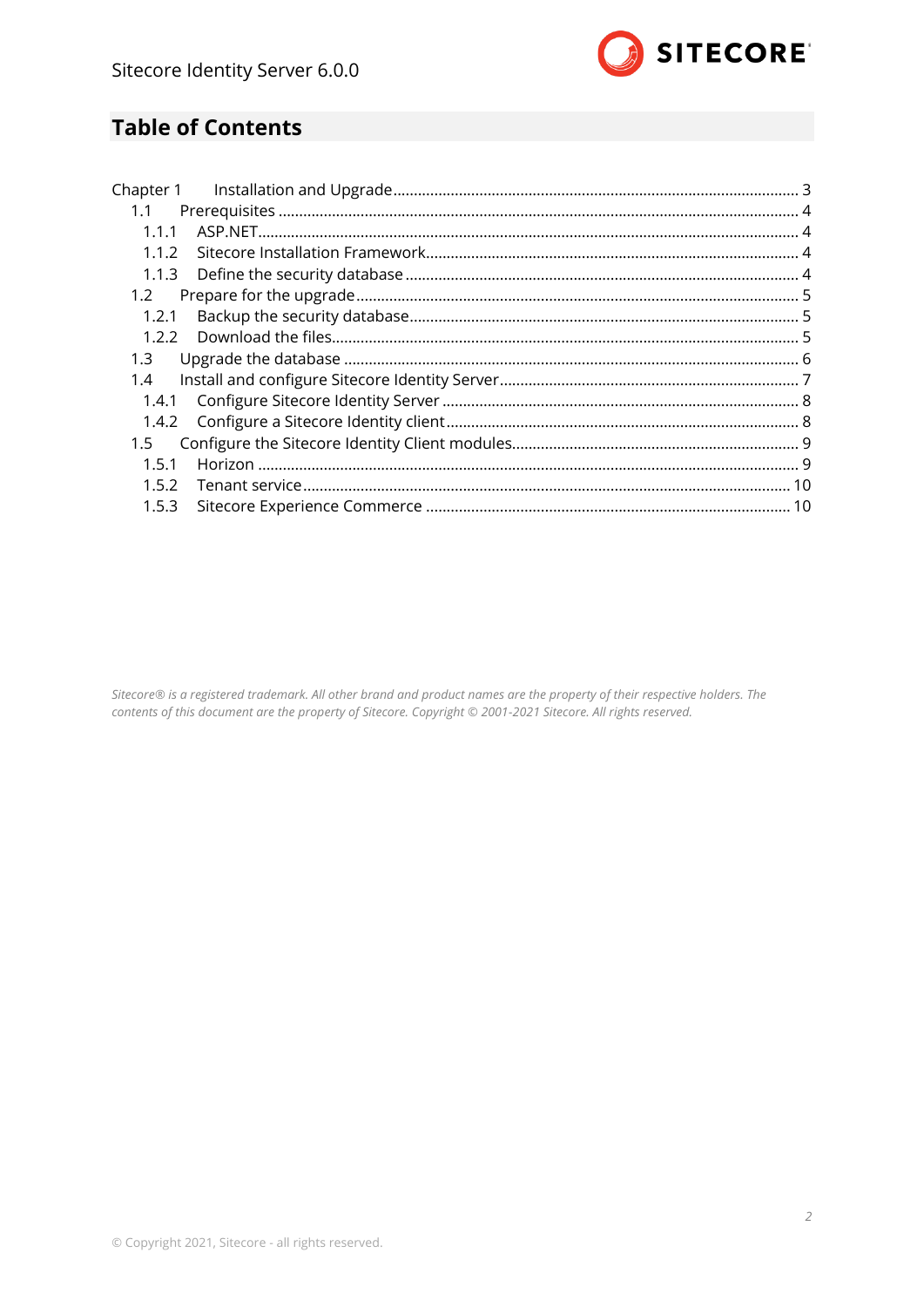

# **Chapter 1**

# <span id="page-2-0"></span>**Installation and Upgrade**

This guide describes how to upgrade to the latest version of Sitecore Identity Server from Sitecore Identity Server 2.0.0 or later.

The instructions in this guide are not valid for containerized solutions.

To upgrade to the latest version of Sitecore Identity Server, you must install the new version of Sitecore Identity Server and then configure your Sitecore XP solution to use it.

Sitecore Identity Server 6.0.0 is compatible with Sitecore XP 9.1 - 10.2.X.

This chapter contains the following sections:

- [Prerequisites](#page-3-0)
- Upgrade [the database](#page-5-0)
- [Install and configure Sitecore Identity Server](#page-6-0)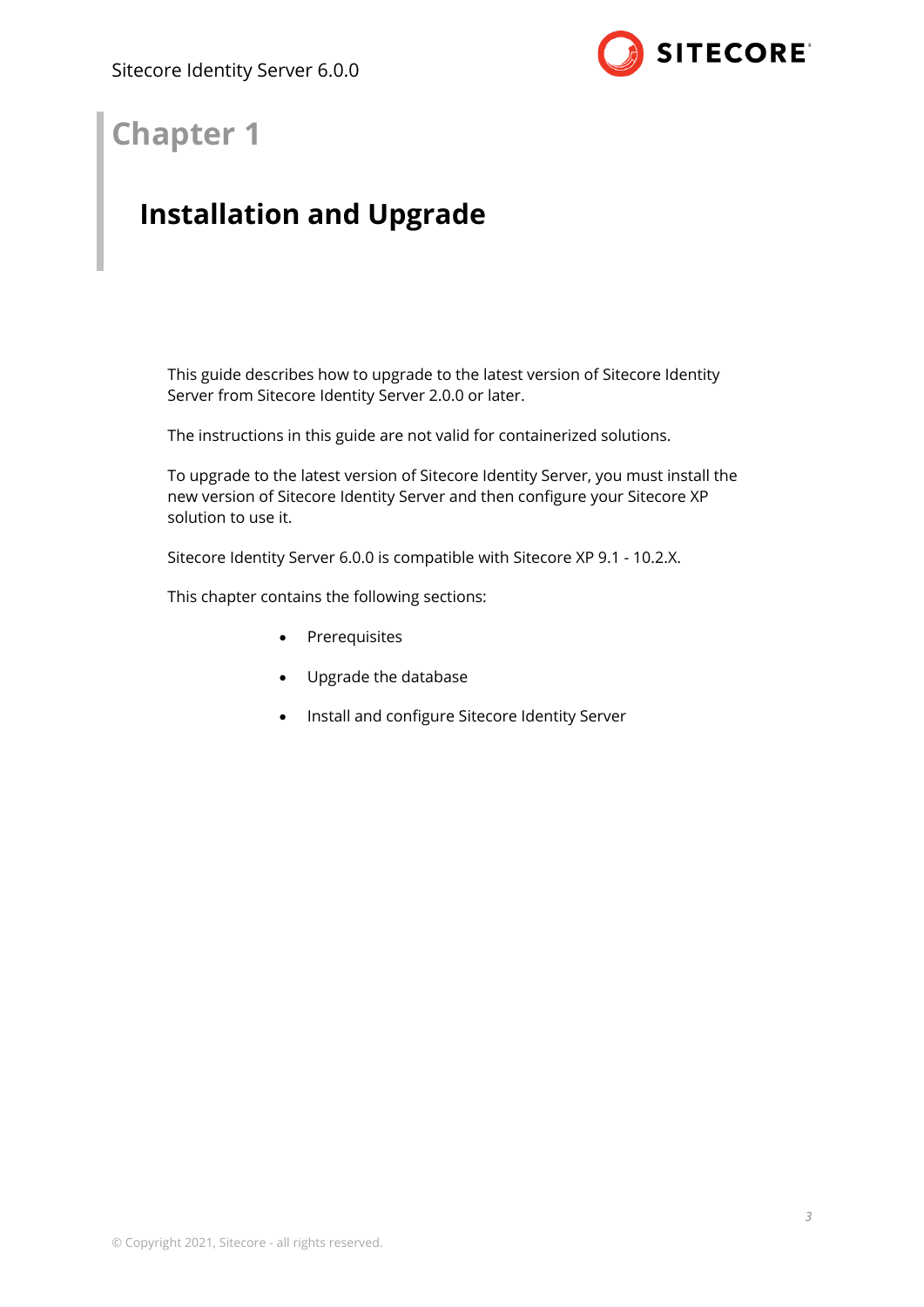

## <span id="page-3-0"></span>**1.1 Prerequisites**

To upgrade to the latest version of Sitecore Identity Server, you must meet all the necessary requirements.

#### <span id="page-3-1"></span>**1.1.1 ASP.NET**

Sitecore Identity Server is compatible with the client and server operating systems that support ASP.NET Core 3.1.

Sitecore Identity Server requires ASP.NET Core 3.1 Runtime – [Windows Hosting Bundle](https://dotnet.microsoft.com/download/dotnet/thank-you/runtime-aspnetcore-3.1.18-windows-hosting-bundle-installer) 3.1.17 or [later.](https://dotnet.microsoft.com/download/dotnet/thank-you/runtime-aspnetcore-3.1.18-windows-hosting-bundle-installer)

#### <span id="page-3-2"></span>**1.1.2 Sitecore Installation Framework**

To install Sitecore Identity Server, you must use the latest version of Sitecore Installation Framework (SIF). For more information about SIF, se[e Sitecore Installation Framework](https://sitecoredev.azureedge.net/~/media/5EA03E12DD634F859DF13D515B068902.ashx?date=20210104T104850)  [Configuration Guide.](https://sitecoredev.azureedge.net/~/media/5EA03E12DD634F859DF13D515B068902.ashx?date=20210104T104850)

#### <span id="page-3-3"></span>**1.1.3 Define the security database**

The *security* database contains the Sitecore membership objects. You can store these objects in the *core* database or in the *security* database.

You use the connection strings to specify, where the Sitecore membership objects are stored:

- If you are not using the *security* database, the connection strings for the *core* and *security* databases both point to the *core* database and the Sitecore membership objects are stored in the *core* database.
- If you have extracted the *security* database from the *core* database, the connection strings for the *core* and *security* databases are different, and the Sitecore membership objects are stored in the *security* database.

For more information about the *security* database, see the topi[c Walkthrough: Moving security](https://doc.sitecore.com/en/developers/101/platform-administration-and-architecture/walkthrough--moving-security-data-to-a-separate-database.html)  [data to a separate database.](https://doc.sitecore.com/en/developers/101/platform-administration-and-architecture/walkthrough--moving-security-data-to-a-separate-database.html)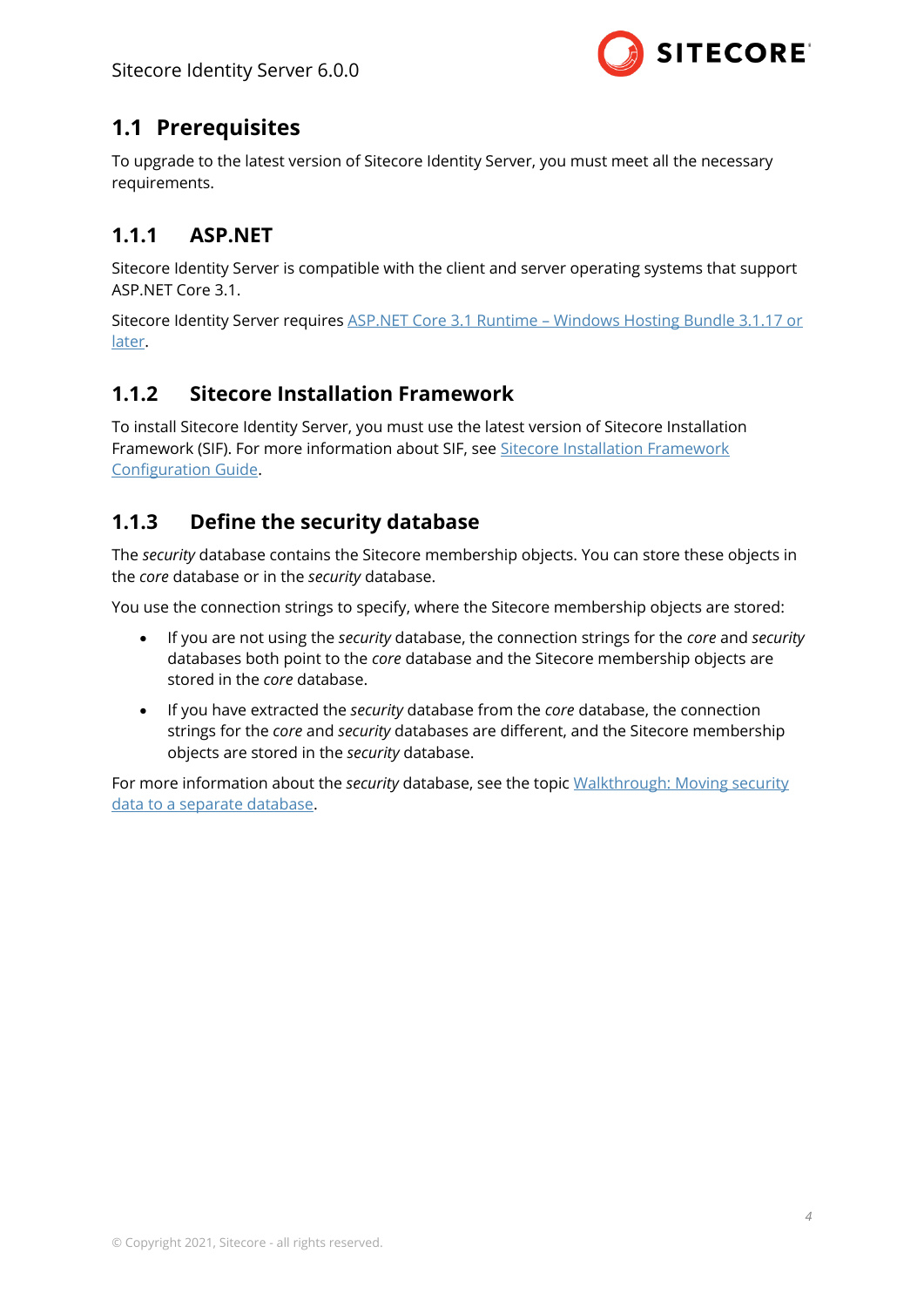

## <span id="page-4-1"></span><span id="page-4-0"></span>**1.2 Prepare for the upgrade**

#### **1.2.1 Backup the security database**

<span id="page-4-2"></span>Before you start the upgrade, make a backup of your security database.

#### **1.2.2 Download the files**

[Download](https://dev.sitecore.net/Downloads/Sitecore_Identity/6x/Sitecore_Identity_600.aspx) the following resources:

- Sitecore.IdentityServer.6.0.0-r00301.scwdp.zip
- IdentityServer Deployment Configuration files 6.0.0.zip
- Sitecore.IdentityServer.UpgradeScripts.6.0.0.zip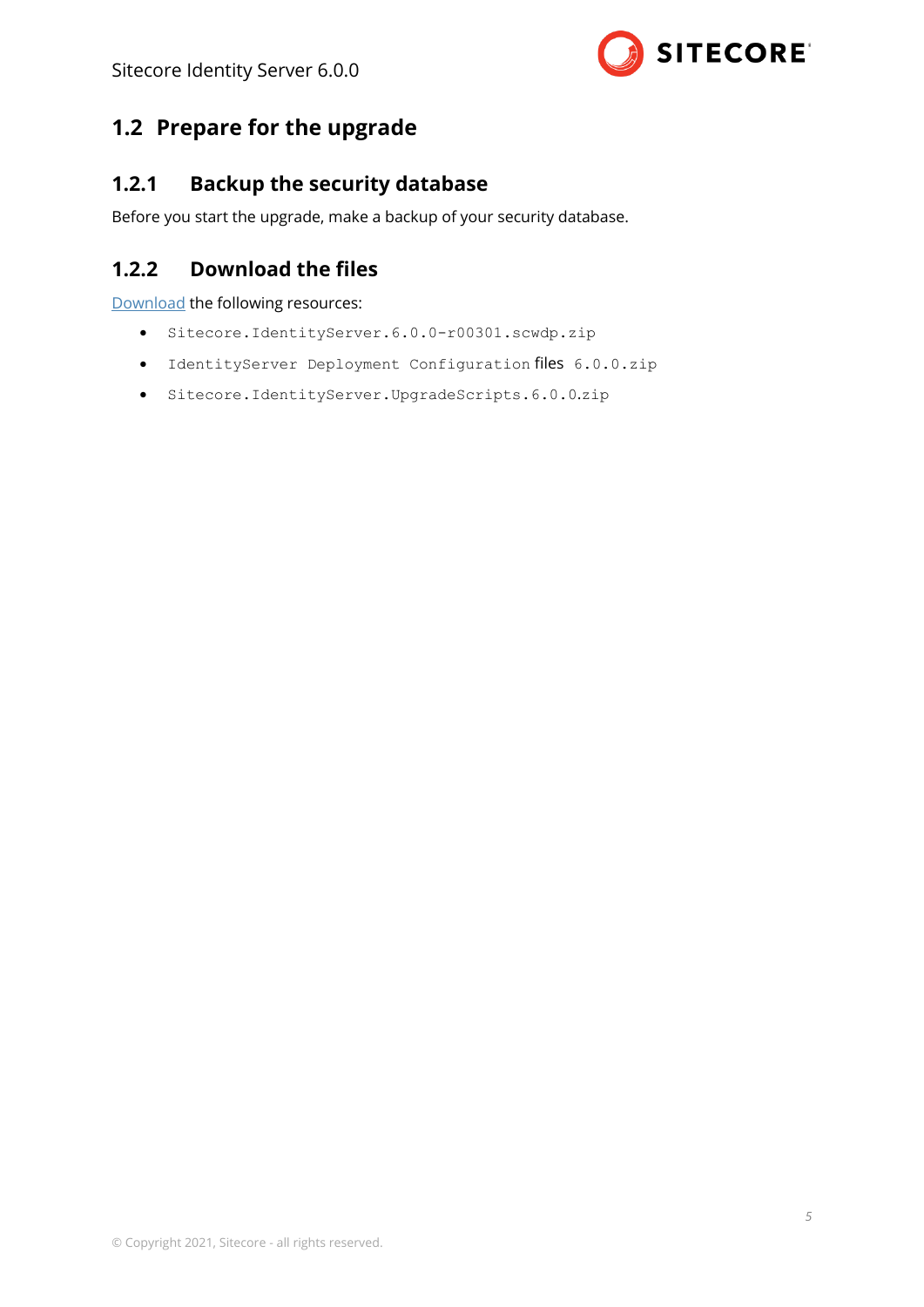

# <span id="page-5-0"></span>**1.3 Upgrade the database**

Before you install the new version of Sitecore Identity Server, you must upgrade the *security* database.

To upgrade the security database:

1. Unpack the Sitecore.IdentityServer.UpgradeScripts.6.0.0.zip file.

This file contains the CMS\_security\_IdentityServer.sql script.

2. Run the CMS security IdentityServer.sql script on the *security* database.

The database upgrade script contains the changes that must be applied to the *security* database and modifies some tables to support new functionality.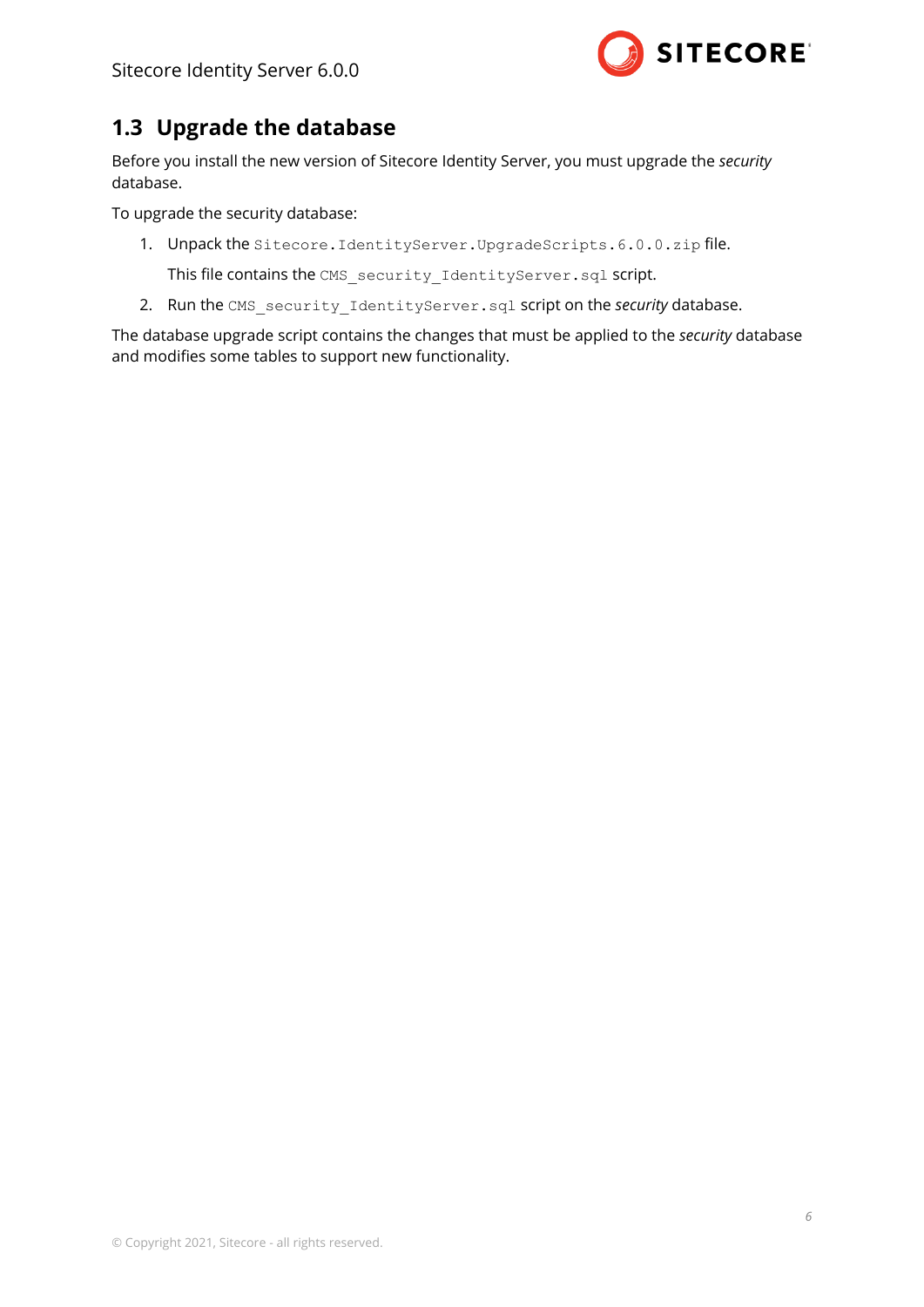

#### <span id="page-6-0"></span>**1.4 Install and configure Sitecore Identity Server**

To install Sitecore Identity Server:

- 1. Create a folder, for example  $c$ : \resourcefiles.
- 2. Unpack the IdentityServer Deployment Configuration 6.0.0.zip file and copy the extracted files to the c: \resourcefiles folder.
- 3. Copy the Sitecore.IdentityServer.6.0.0-r00301.scwdp.zip file to the c:\resourcefiles folder.

The folder should now contain the following items:

- o createcert.json
- o IdentityServer.json
- o Install-IdentityServer.ps1
- o Sitecore.IdentityServer.6.0.0-r00301.scwdp.zip
- 4. Save a copy of your Sitecore license file in the  $c:\text{seoveriles folder as}$ license.xml.
- 5. Edit the Install-IdentityServer.ps1 file, and update the following parameters:

| <b>Parameter</b>            | <b>Description</b>                                                                                                                                 | <b>Required</b> |
|-----------------------------|----------------------------------------------------------------------------------------------------------------------------------------------------|-----------------|
| <i><b>Sprefix</b></i>       | Use the name of the CM instance, it is used for<br>the URL of the Identity Server.                                                                 |                 |
| \$CMurl                     | Update or leave the default value.                                                                                                                 |                 |
| \$IdentityServer            | Update or leave the default value, the URL of the<br>Identity Server.                                                                              | Yes             |
| <b>SClientSecret</b>        | Must be the same as the<br>sitecoreidentity. secret key that you use in<br>the<br>\App Config\ConnectionStrings.config<br>file on the CM instance. | Yes             |
| <i><b>\$SqlServer</b></i>   | The name of the SQL server.                                                                                                                        | <b>Yes</b>      |
| \$SqlAdminUser              | The name of the SQL server admin.                                                                                                                  | <b>Yes</b>      |
| \$SqlAdminPassword          | The SQL server admin password.                                                                                                                     | <b>Yes</b>      |
| \$PSScriptRoot              | Update this parameter if you use a folder with<br>another name.<br>Default value = $c$ : \resourcefiles.                                           |                 |
| \$SitePhysicalRoot          | Update this parameter if you use a folder with<br>another name.<br>Default value = $C:\line{pub\wwwroot}$                                          |                 |
| <i><b>\$wdpFileName</b></i> | Use the default value.<br>Default value =<br>Sitecore. IdentityServer.*. scwdp.zip                                                                 |                 |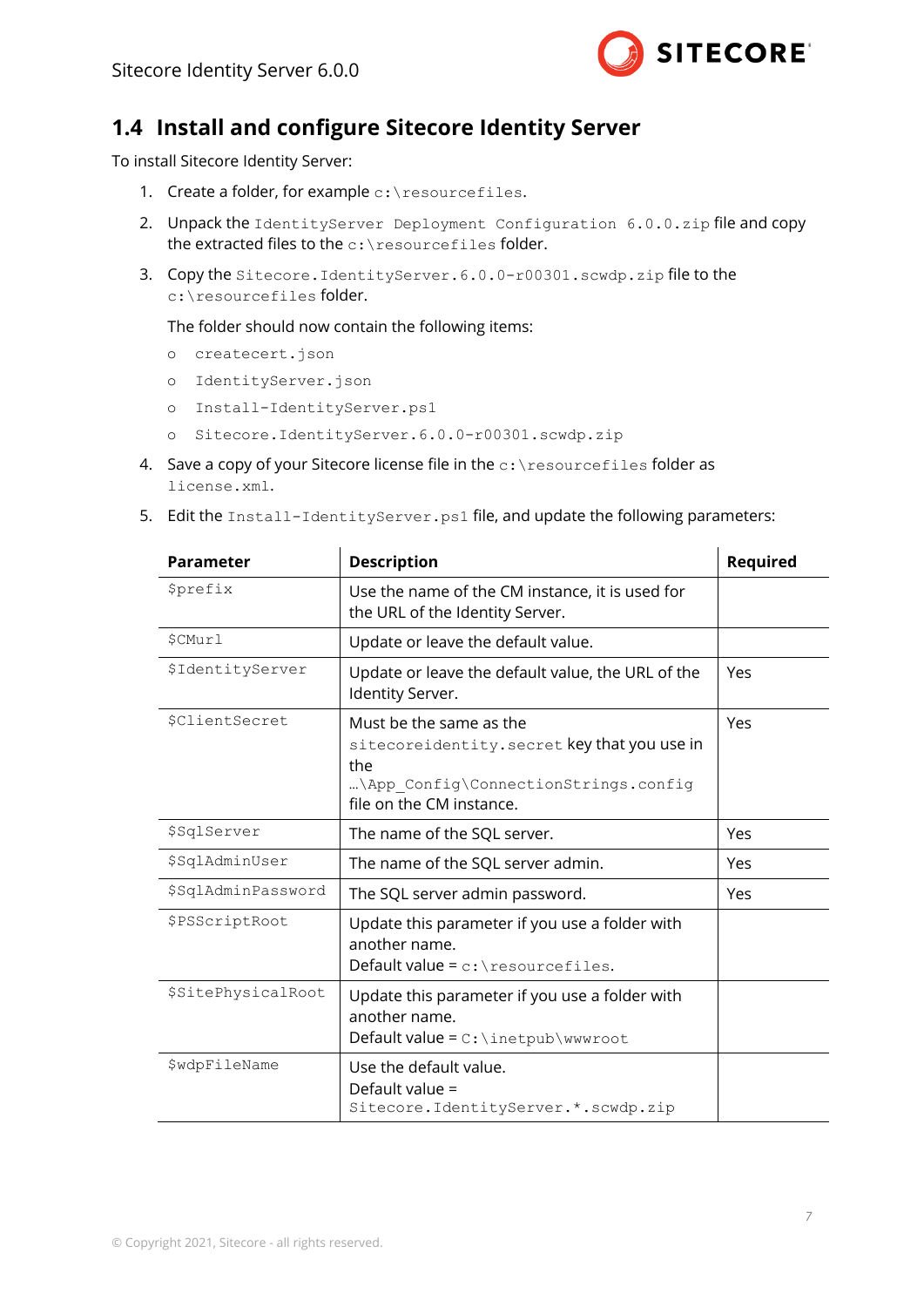

6. Open PowerShell as an administrator, go to the  $c:\res{orderiles}$  folder, and run the following cmdlet:

<span id="page-7-0"></span>.\Install-IdentityServer.ps1

#### **1.4.1 Configure Sitecore Identity Server**

After you have installed Sitecore Identity Server, you must configure it.

To configure Sitecore Identity Server:

- 1. On the Sitecore Identity Server instance, open the …\Config\production\Sitecore.IdentityServer.Host.xml file
- 2. Update the connection string to use the *security* database as the Data Source:

```
<ConnectionString>Data Source=.;Initial Catalog=Sitecore.Core;User 
ID=coreuser;Password=Test12345</ConnectionString>
```
3. Ensure that the AllowedCorsOriginsGroup1, and the PasswordRecoveryUrl settings contain the URL of a Sitecore instance:

<PasswordRecoveryUrl>http://sitecore\_instance/sitecore/login?rc=1</PasswordRecoveryUrl >

<AllowedCorsOriginsGroup1>http://sitecore\_instance</AllowedCorsOriginsGroup1>

#### **Note**

In a scaled environment, these settings must point to a Content Management server.

- 4. Ensure that ClientSecret1 is the same as the site coreidentity.secret key that you use in the …\App\_Config\ConnectionStrings.config file on the CM instance.
- 5. Ensure that any configuration changes you have implemented are reconfigured in separate configuration patch files.
- 6. Add any custom plugins to the {SI\_server\_root\_folder}\sitecore\ folder.
- 7. Start Sitecore Identity Server.

#### <span id="page-7-1"></span>**1.4.2 Configure a Sitecore Identity client**

Since Sitecore XP 9.1.0, every Sitecore instance is a client of Sitecore Identity Server by default.

To configure a Sitecore instance to use Sitecore Identity Server for logging in:

1. To register Sitecore Identity Server on a Sitecore instance, in the …\App\_Config\Sitecore\Owin.Authentication.IdentityServer\Sitecore.Owi n.Authentication.IdentityServer.config file, in the identityServerAuthority variable, add the URL of the Sitecore Identity Server: <sc.variable name="identityServerAuthority"value="https://SitecoreIdentityServerHost"  $/$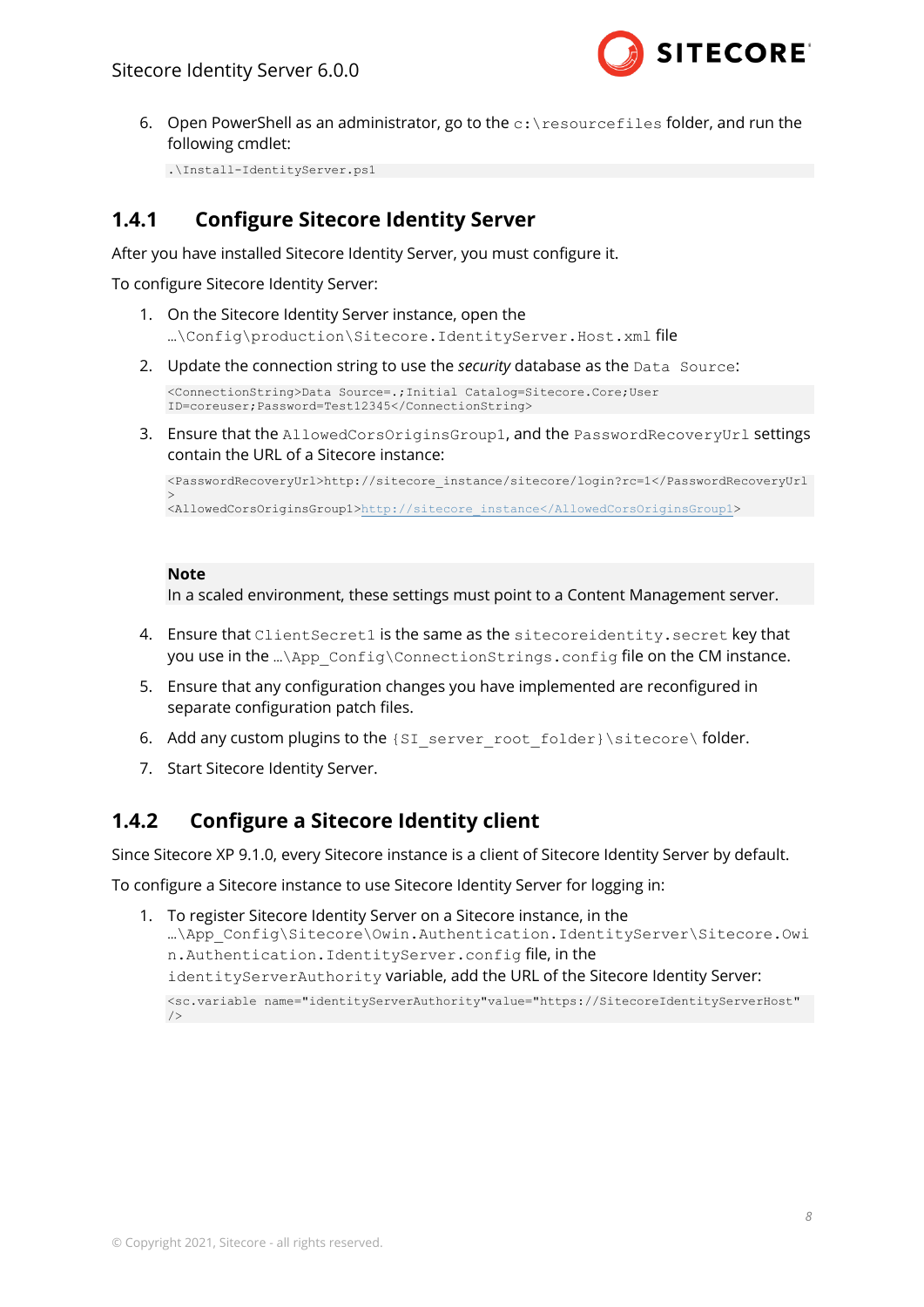

# <span id="page-8-1"></span><span id="page-8-0"></span>**1.5 Configure the Sitecore Identity Client modules**

#### **1.5.1 Horizon**

After you have installed Sitecore Identity Server, you must update the Horizon instance.

#### **Sitecore XP 10.1.X**

- 1. On the Sitecore Identity Server instance, open the …\Config\production\Sitecore.IdentityServer.Host.xml file.
- 2. In the AllowedCorsOrigins node, add the HorizonHttpsCorsOrigin setting and ensure that the URL points to the Horizon instance:

```
<AllowedCorsOrigins>
             <AllowedCorsOriginsGroup1>https://CM_Instance</AllowedCorsOriginsGroup1>
             <HorizonHttpsCorsOrigin>https://Horizon_Instance_</HorizonHttpsCorsOrigin>
</AllowedCorsOrigins>
```
- 3. On the Horizon instance, open the ...\Config\OpenIdConnect.xml file.
- 4. In the OpenIdConnectOptions node, ensure that the Authority setting contains the URL of the Sitecore Identity Server.
- 5. In the BearerAuthenticationOptions node, ensure that the Authority setting contains the URL of the Sitecore Identity Server.
- 6. Restart the Horizon instance.
- 7. Restart Sitecore Identity Server.

#### **Sitecore XP 10.0.X**

- 1. On the Sitecore Identity Server instance, open the …\Config\production\Sitecore.IdentityServer.Host.xml file.
- 2. In the AllowedCorsOrigins node, add the HorizonHttpsCorsOrigin setting and ensure that the URL points to a valid Horizon instance:

```
<AllowedCorsOrigins>
             <AllowedCorsOriginsGroup1>https://CM_Instance</AllowedCorsOriginsGroup1>
             <HorizonHttpsCorsOrigin>https://Horizon_Instance_</HorizonHttpsCorsOrigin>
</AllowedCorsOrigins>
```
- 3. On the Horizon instance, open the …\sitecore\Sitecore.Horizon.Authoring.Plugin\Config\OpenIdConnect.xml file.
- 4. In the OpenIdConnectOptions node, ensure that the Authority setting contains the URL of the Sitecore Identity Server.
- 5. In the BearerAuthenticationOptions node, ensure that the Authority setting contains the URL of the Sitecore Identity Server.
- 6. Restart the Horizon instance.
- 7. Restart Sitecore Identity Server.

#### **Sitecore XP 9.3**

1. On the Sitecore Identity Server instance, open the …\Config\production\Sitecore.IdentityServer.Host.xml file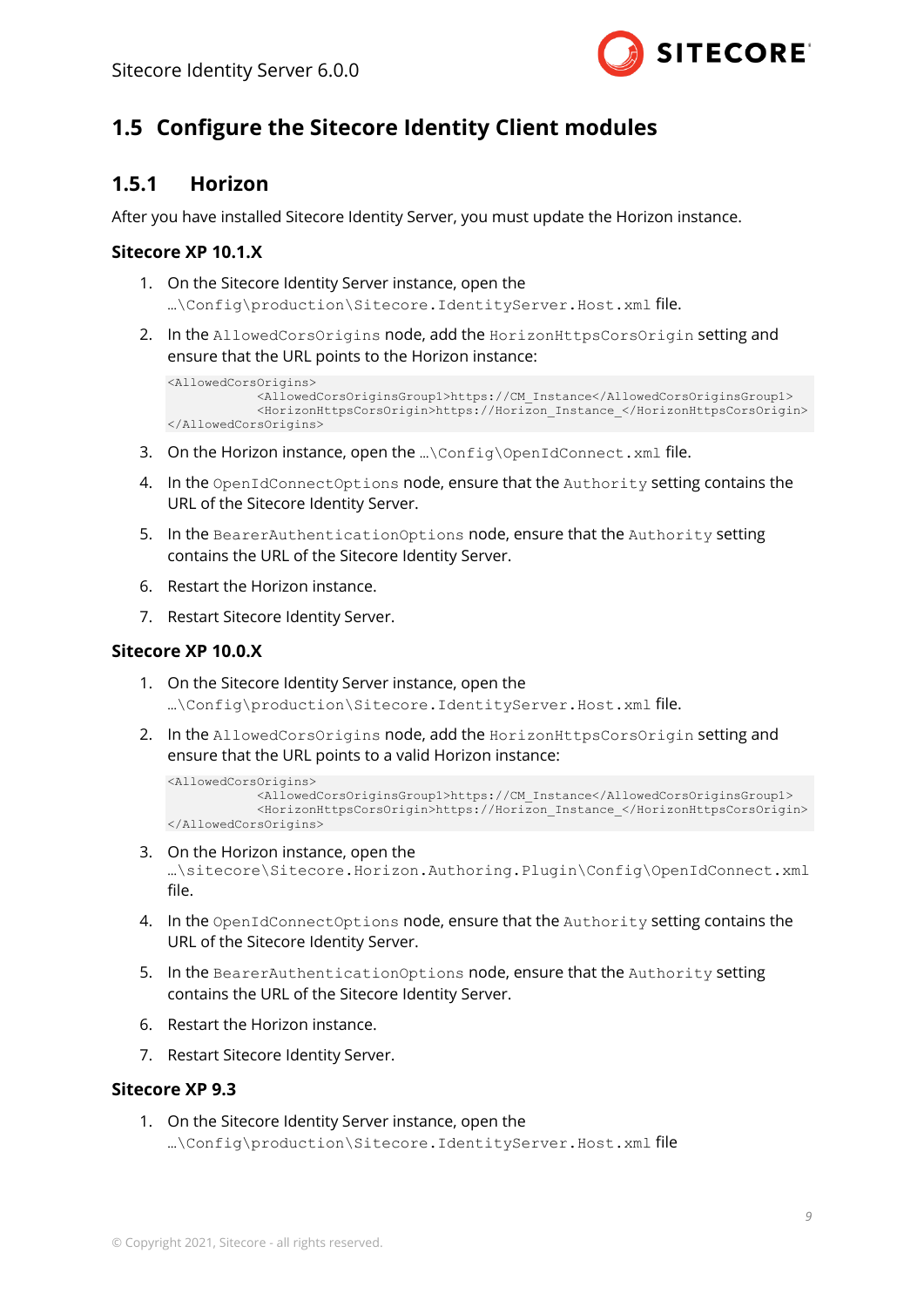

2. In the AllowedCorsOrigins node, add the HorizonHttpsCorsOrigin setting and the HorizonHttpCorsOrigin setting and ensure that the URL points to a valid Horizon instance:

```
<AllowedCorsOrigins>
             <AllowedCorsOriginsGroup1>https://CM_Instance</AllowedCorsOriginsGroup1>
             <HorizonHttpsCorsOrigin>https://Horizon_Instance_</HorizonHttpsCorsOrigin>
             <HorizonHttpCorsOrigin>http://Horizon_Instance_</HorizonHttpsCorsOrigin>
</AllowedCorsOrigins>
```
- 3. On the Horizon instance, open the ...\Config\OpenIdConnect.xml file,
- 4. In the OpenIdConnectOptions node, ensure that the Authority setting contains the URL of the Sitecore Identity Server.
- 5. In the BearerAuthenticationOptions node, ensure that the Authority setting contains the URL of the Sitecore Identity Server.
- 6. Restart the Horizon instance.
- 7. Restart Sitecore Identity Server.

#### <span id="page-9-0"></span>**1.5.2 Tenant service**

If the Tenant service uses auth-endpoint, you must update it.

To update the auth-endnpoint of the Tenant service instance:

- 1. On the Tenant service instance, open the ...App Config\ConnectionStrings.config file.
- 2. In the <sitecore> node, update the endpoint.

```
<add name="sitecore" connectionString="database=master;tenant 
id={TenantId};host=https:// CM_Instance;timeout=20;auth 
endpoint=https://Sitecore_Identity_Server_instance/;client secret=Client Secret;client
id=SitecoreCredentials" />
```
#### <span id="page-9-1"></span>**1.5.3 Sitecore Experience Commerce**

To configure Sitecore Experience Commerce:

Siecore Experience Commerce (XC) deploys one file to Identity Server – Sitecore.Commerce.IdentityServer.Host.xml.

Locate the Sitecore. Commerce. IdentityServer. Host. xml file on your original Identity Server installation and make the following modifications

A sample Sitecore.Commerce.IdentityServer.Host.xml file with changed content is attached here for reference but you must merge the changes into your customized version.

- 1. Copy the \Config\production\Sitecore.Commerce.IdentityServer.Host.xml file from your original Identity Server installation.
- 2. Open the file and
	- 1) Add <ApiScopes> :

```
 <ApiScopes>
  <EngineApiScope>
    <Name>EngineAPI</Name>
    <DisplayName>Commerce Engine API</DisplayName>
  </EngineApiScope>
  <PostmanApiScope>
    <Name>postman_api</Name>
    <DisplayName>Postman API</DisplayName>
```